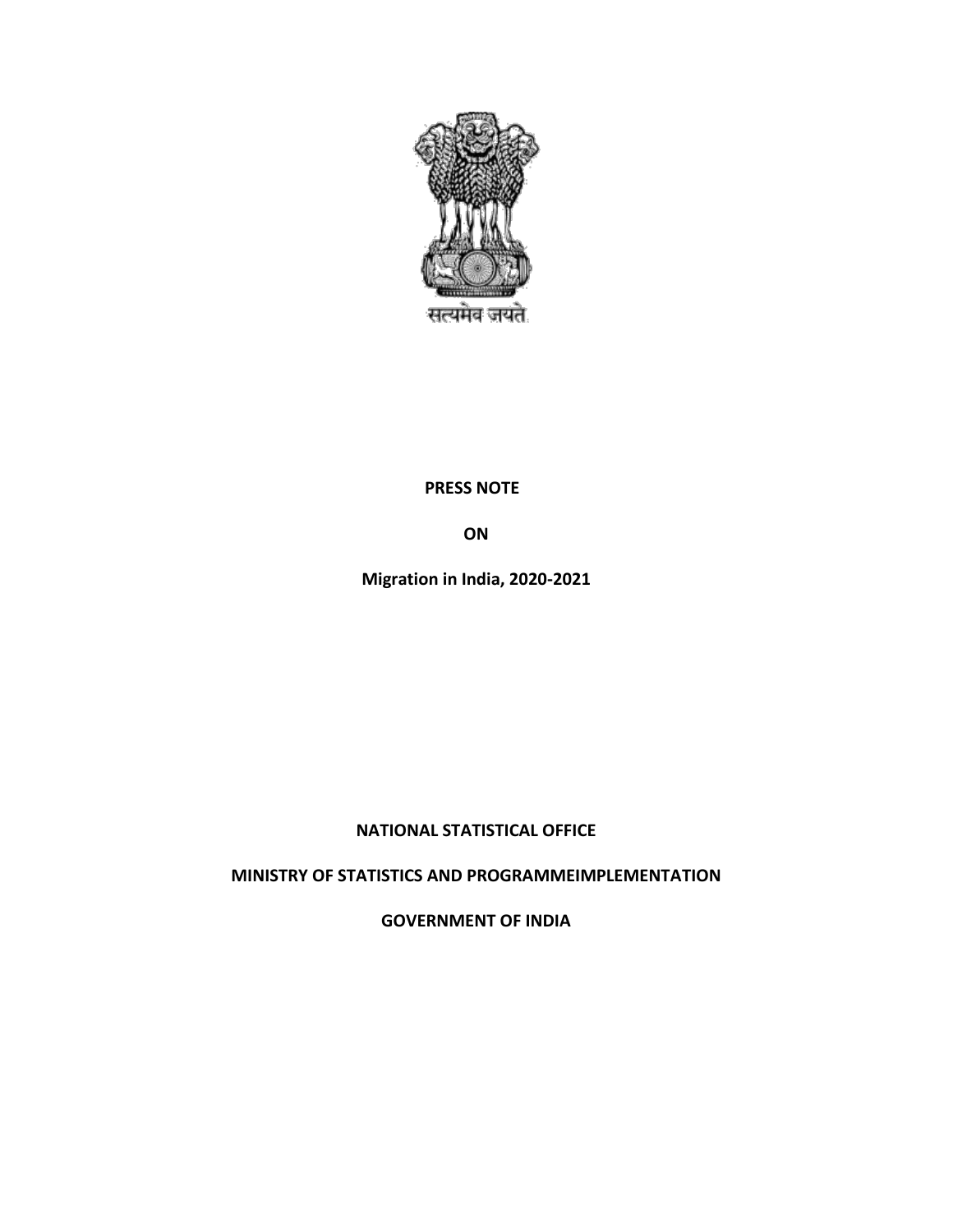#### **GOVERNMENT OF INDIA MINISTRY OF STATISTICS AND PROGRAMME IMPLEMENTATION**

Dated 14<sup>th</sup> June, 2022 २४ ज्येष्ठ, शक संवत १९४४

#### **PRESS NOTE**

#### **Migration in India, 2020-2021**

#### **A. Introduction**

Considering the importance of availability of labour force data at more frequent time intervals, National Statistical Office (NSO) launched Periodic Labour Force Survey (PLFS) in April 2017.

The objective of PLFS is primarily twofold:

- to estimate the key employment and unemployment indicators (viz. Worker Population Ratio, Labour Force Participation Rate, Unemployment Rate) in the short time interval of three months for the urban areas only in the Current Weekly Status (CWS)
- to estimate employment and unemployment indicators in both usual status (ps+ss) and CWS in both rural and urban areas annually.

The sample design of Periodic Labour Force Survey (PLFS) is not specifically focused to capture information on migration particulars and temporary visitors. However, in the PLFS canvassed during 2020-21, some additional information was collected on the following aspects:

- information on migration particulars of the household members.
- information on the temporary visitors in the household who arrived after March 2020 and stayed in the household continuously for a period of 15 days or more but less than 6 months.

The report, *Migration in India, 2020-2021* contains estimates of the indicators based on information collected in PLFS during July 2020- June 2021 on these aspects.

#### **B. PLFS fieldwork during COVID-19 pandemic**

The fieldwork of PLFS was suspended first time from 18.03.2020 due to COVID-19 pandemic, and was resumed in June 2020 with the pending samples for this period. This, therefore, had a spillover effect in completion of field work allotted for the survey period July 2020 to June 2021. Subsequently, there was another spill-over effect due to the 2<sup>nd</sup> wave of COVID-19 when the field work of PLFS was again suspended in April 2021 in most parts of the country. The field work was gradually resumed in the first week of June 2021 with COVID-19 related restrictions.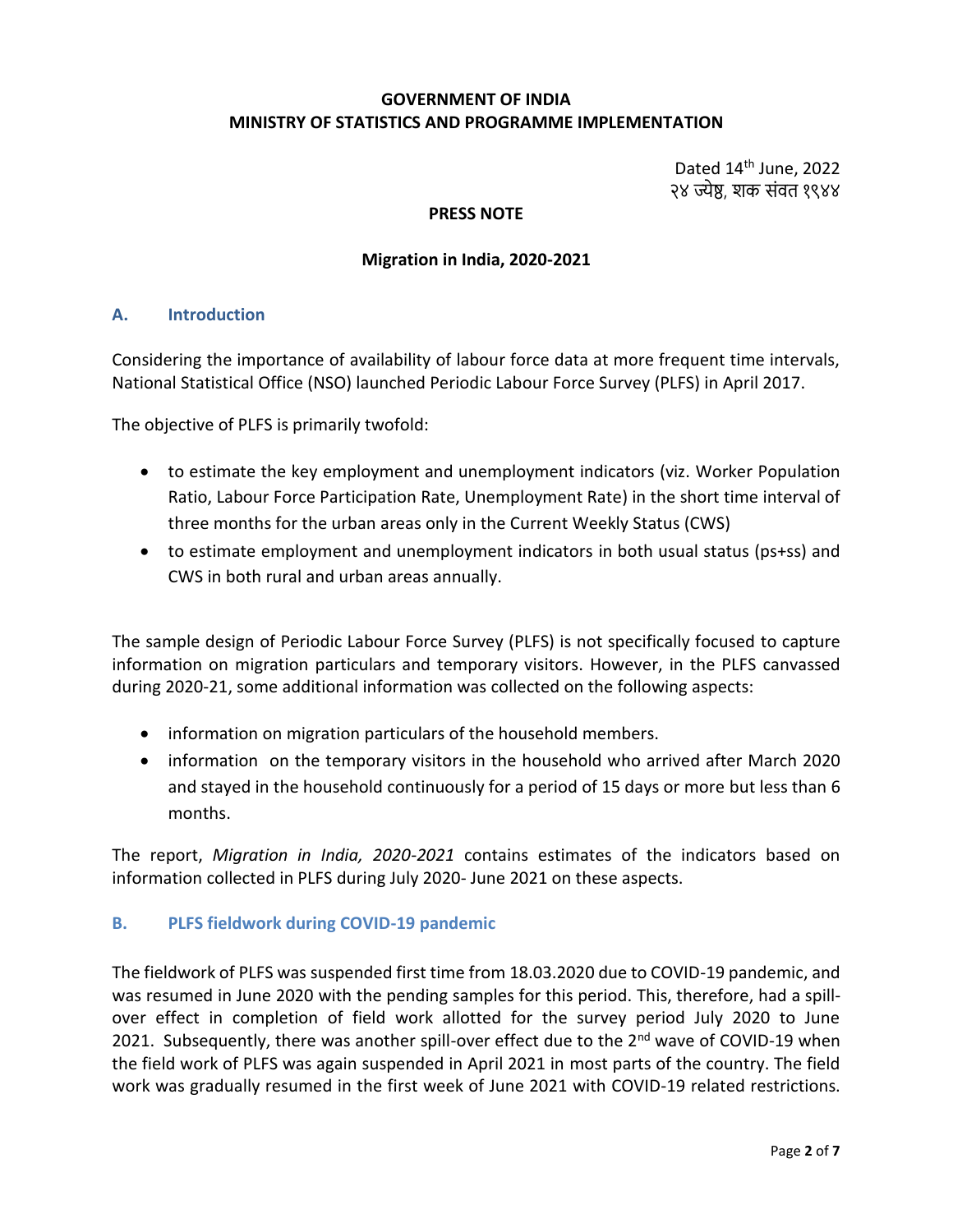First visit samples were canvassed physically with retrospective referencing in case of delayed samples. Field work for collection of information in respect of the selected samples of the survey period July 2020-June 2021, was completed by 30.09.2021.

#### **C. Sample Design of PLFS**

A rotational panel sampling design has been used in urban areas. In this rotational panel scheme, each, selected household in urban areas is visited four times, in the beginning with 'First Visit Schedule' and thrice periodically later with a 'Revisit Schedule'. In urban area, samples for a panel within each stratum were drawn in the form of two independent sub-samples. The scheme of rotation ensures that 75% of the first-stage sampling units  $(FSUs)<sup>1</sup>$  are matched between two consecutive visits. There was no revisit in the rural samples. For rural areas, samples for a stratum/sub-stratum were drawn randomly in the form of two independent sub-samples. For rural areas, in each quarter of the survey period, 25% FSUs of annual allocation were covered.In PLFS conducted during July 2020 – June 2021, information on migration particulars of household members and information on the temporary visitors in the household was collected only during canvassing the first visit Schedules in both rural and urban areas.

#### **D. Sample size**

 $\overline{a}$ 

**Sample Size for First Visit during July 2020- June 2021 in rural and urban areas for the Annual Report:** Out of the total number of 12,800 FSUs (7,024 villages and 5,776 UFS blocks) allotted for the survey at the all-India level during July 2020- June 2021, a total of 12,562 FSUs (6,930 villages and 5,632 urban blocks) were surveyed for canvassing the PLFS schedule (Schedule 10.4). The number of households surveyed was 1,00,344 (55,389 in rural areas and 44,955 in urban areas) and number of persons surveyed was 4,10,818 (2,36,279 in rural areas and 1,74,539 in urban areas).

Total number of migrants surveyed during July 2020 - June 2021 in PLFS are presented in Table 1 along with surveyed number of temporary visitors for whom the present place of residence differed from their usual place of residence.

| Table 1: Surveyed number of migrants and temporary visitors residing                                                                 |        |        |                 |
|--------------------------------------------------------------------------------------------------------------------------------------|--------|--------|-----------------|
| temporarily in a place different from usual place of residence                                                                       |        |        |                 |
| category                                                                                                                             | rural  | urban  | $rural + urban$ |
| migrants                                                                                                                             | 59,019 | 54,979 | 1,13,998        |
| temporary visitors who arrived after<br>March 2020 and residing temporarily in a<br>place different from usual place of<br>residence | 1,550  | 851    | 2,401           |

<sup>&</sup>lt;sup>1</sup>Villages and urban blocks are the smallest area units taken as first-stage sampling units (FSU) in rural and urban areas respectively.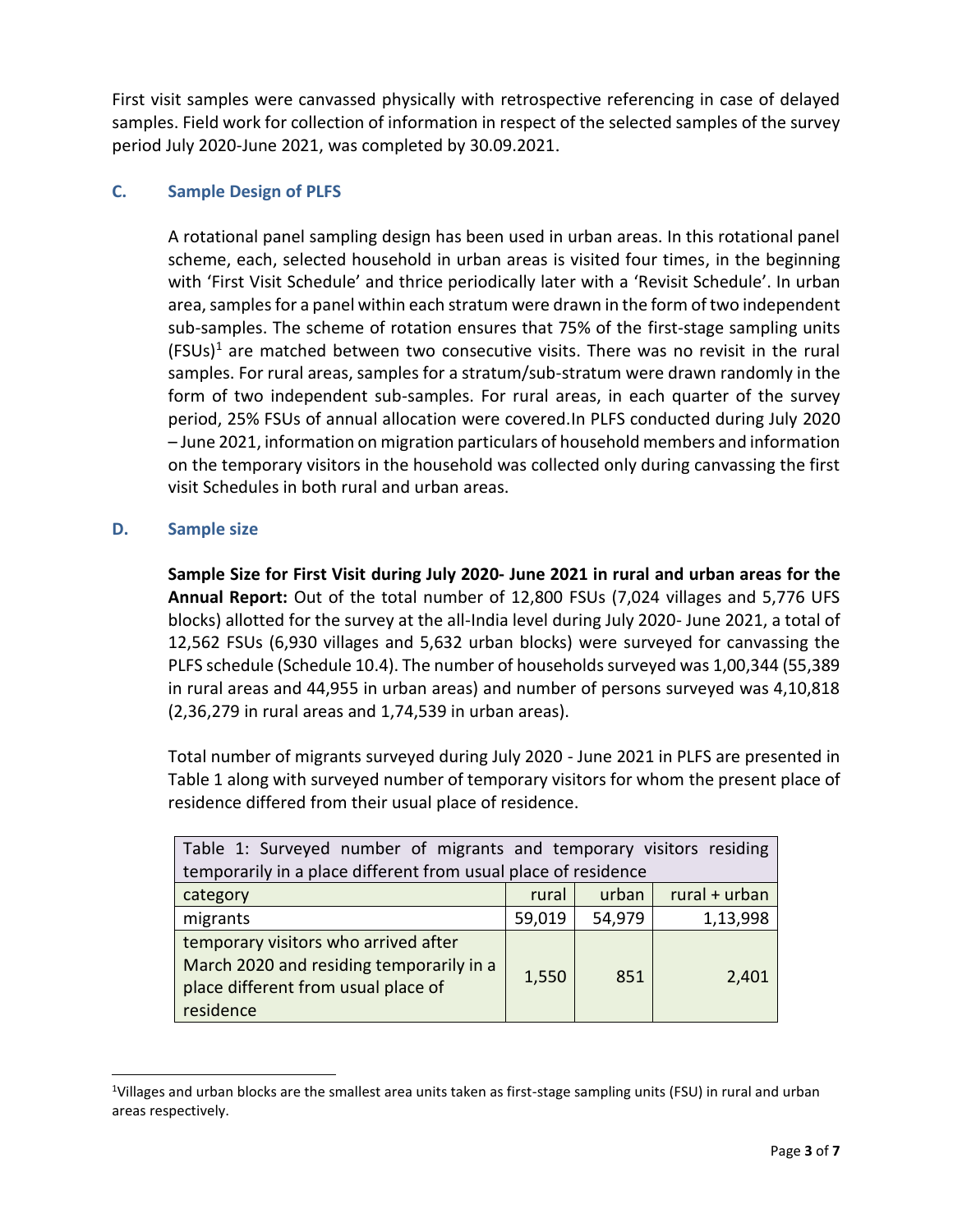#### **E. Conceptual Framework:**

- (a) **Usual Place of Residence (UPR):**Usual Place of Residence (UPR) of a person is the place (village/town) where the person has been staying continuously for at least six months. Even if a person was not staying in the village/town continuously for six but was found to be staying there during the survey with intention to stay there continuously for six months or more then that place was as his/her UPR.
- (b) **Migrant:** A household member whose last usual place of residence, any time in the past, was different from the present place of enumeration was considered as migrant member in a household.
- (c) **Migration rate:** Migration rate for any category of person (say, for rural or urban, male or female), is the percentage of migrants belonging to that category of persons.
- (d) **Temporary Visitors:** For the purpose of this survey, temporary visitors in the household are those persons who arrived after March 2020 and stayed in the household continuously for a period of 15 days or more but less than 6 months. Estimates relating to the temporary visitors pertain to those for whom the present place of residence where he/she was residing temporarily differed from their usual place of residence (UPR).

The report, *Migration in India, 2020-2021* is available at the website of the Ministry [\(https://mospi.gov.in\)](https://mospi.gov.in/). Key results are given in the statements annexed.

\*\*\*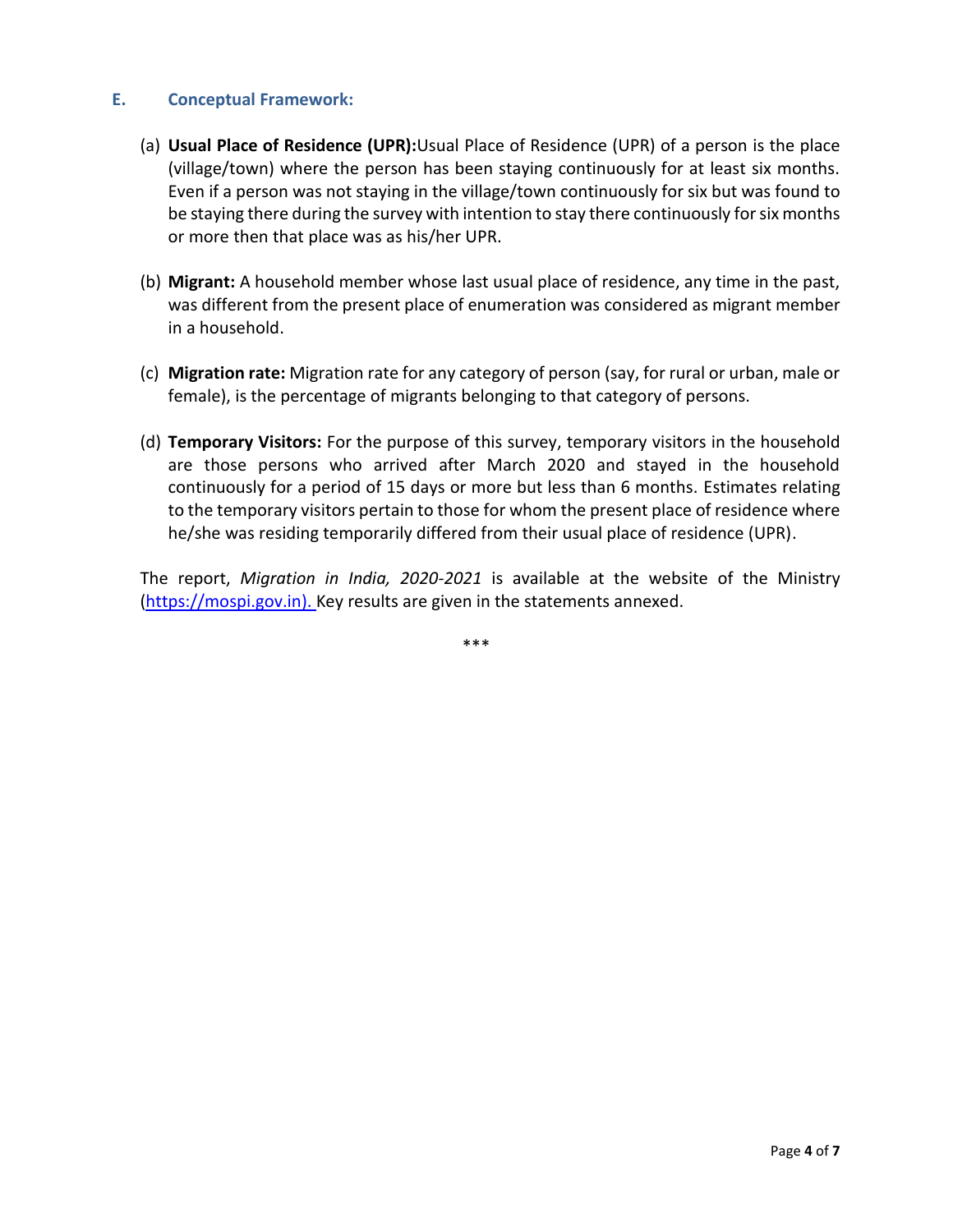# **Key results**

# **Statement 1:Migration Rate**

| Statement 1: Migration rate (in per cent) from PLFS<br><b>July 2020- June 2021</b> |       |       |             |
|------------------------------------------------------------------------------------|-------|-------|-------------|
|                                                                                    |       |       | all-India   |
| category of persons                                                                | rural | urban | rural+urban |
| male                                                                               | 5.9   | 22.5  | 10.7        |
| female                                                                             | 48.0  | 47.8  | 47.9        |
| male +female                                                                       | 26.5  | 34.9  | 28.9        |

# **Statement 2:Migration by location of last usual place of residence**

| Statement 2: Percentage distribution of migrants by location of last usual place<br>of residencein terms of rural areas, urban areas or other countries from PLFS<br>July 2020- June 2021 |             |                                  |                 |           |  |
|-------------------------------------------------------------------------------------------------------------------------------------------------------------------------------------------|-------------|----------------------------------|-----------------|-----------|--|
|                                                                                                                                                                                           |             |                                  |                 | all-India |  |
| of<br>category                                                                                                                                                                            |             | last usual place of residence in |                 |           |  |
| migrants                                                                                                                                                                                  | rural areas | urban areas                      | other countries | all       |  |
| rural                                                                                                                                                                                     |             |                                  |                 |           |  |
| male                                                                                                                                                                                      | 44.6        | 51.6                             | 3.9             | 100.0     |  |
| female                                                                                                                                                                                    | 88.8        | 11.0                             | 0.2             | 100.0     |  |
| person                                                                                                                                                                                    | 83.8        | 15.6                             | 0.6             | 100.0     |  |
| urban                                                                                                                                                                                     |             |                                  |                 |           |  |
| male                                                                                                                                                                                      | 53.7        | 44.1                             | 2.3             | 100.0     |  |
| female                                                                                                                                                                                    | 54.0        | 45.6                             | 0.4             | 100.0     |  |
| person                                                                                                                                                                                    | 53.8        | 45.0                             | 1.0             | 100.0     |  |
| rural+ urban                                                                                                                                                                              |             |                                  |                 |           |  |
| male                                                                                                                                                                                      | 50.0        | 47.0                             | 2.9             | 100.0     |  |
| female                                                                                                                                                                                    | 78.8        | 21.0                             | 0.2             | 100.0     |  |
| person                                                                                                                                                                                    | 73.4        | 25.9                             | 0.7             | 100.0     |  |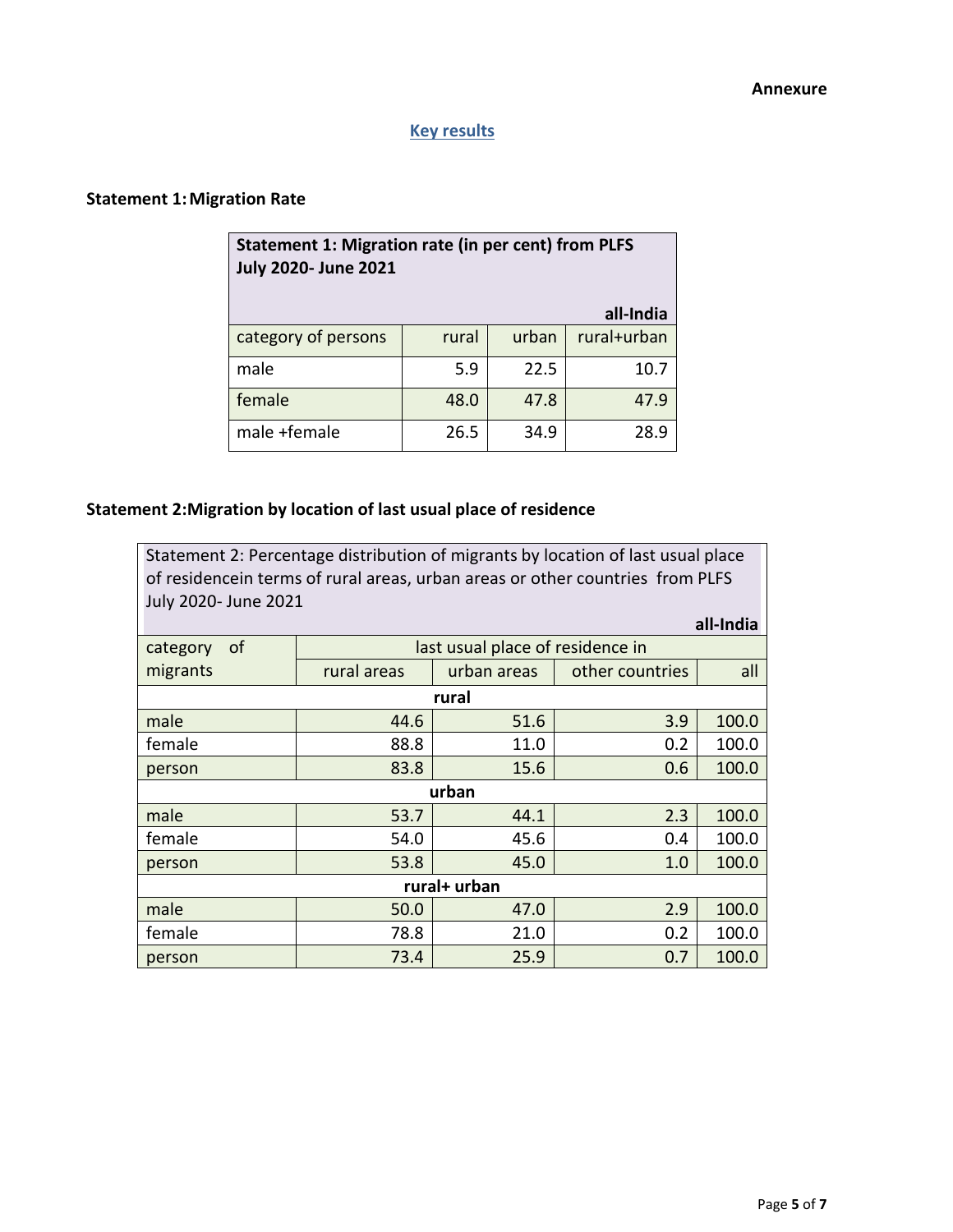## **Statement3:Inter-state migration**

Statement 3: Percentage distribution of migrants by location of last usual place of residencein terms of same State, another State or other countriesfrom PLFS July 2020- June 2021

| all-India    |                                  |               |                 |       |  |
|--------------|----------------------------------|---------------|-----------------|-------|--|
| category of  | last usual place of residence in |               |                 |       |  |
| migrants     | same State                       | another State | other countries | all   |  |
|              |                                  | rural         |                 |       |  |
| male         | 62.5                             | 33.7          | 3.9             | 100.0 |  |
| female       | 95.8                             | 4.0           | 0.2             | 100.0 |  |
| person       | 92.1                             | 7.3           | 0.6             | 100.0 |  |
| urban        |                                  |               |                 |       |  |
| male         | 67.9                             | 29.9          | 2.3             | 100.0 |  |
| female       | 84.7                             | 14.9          | 0.4             | 100.0 |  |
| person       | 79.0                             | 19.8          | 1.0             | 100.0 |  |
| rural+ urban |                                  |               |                 |       |  |
| male         | 65.6                             | 31.4          | 2.9             | 100.0 |  |
| female       | 92.6                             | 7.2           | 0.2             | 100.0 |  |
| person       | 87.5                             | 11.8          | 0.7             | 100.0 |  |

# **Statement 4: Reason for migration**

Statement 4: Percentage distribution of migrants by reason for migration from PLFS July 2020- June 2021

|                                                                                                                               |       |        | all-India |
|-------------------------------------------------------------------------------------------------------------------------------|-------|--------|-----------|
| reason for migration                                                                                                          | male  | female | person    |
| in search of employment/better employment                                                                                     | 22.8  | 0.6    | 4.8       |
| for employment/ work (to take up employment/ to take up better<br>employment/ business/ proximity to place of work/ transfer) | 20.1  | 0.7    | 4.4       |
| loss of job/closure of unit/lack of employment opportunities                                                                  | 6.7   | 0.4    | 1.6       |
| migration of parent/earning member of the family                                                                              | 17.5  | 7.3    | 9.2       |
| to pursue studies                                                                                                             | 4.7   | 0.6    | 1.4       |
| marriage                                                                                                                      | 6.2   | 86.8   | 71.6      |
| natural disaster (drought, flood, tsunami, etc)                                                                               | 0.6   | 0.1    | 0.2       |
| social / political problems (riots, terrorism, political refugee, bad<br>law and order, etc.)                                 | 0.6   | 0.1    | 0.2       |
| displacement by development project                                                                                           | 0.4   | 0.1    | 0.2       |
| health related reasons                                                                                                        | 2.5   | 0.3    | 0.7       |
| acquisition of own house/ flat                                                                                                | 3.2   | 0.5    | 1.0       |
| housing problems                                                                                                              | 4.8   | 0.8    | 1.5       |
| post retirement                                                                                                               | 1.6   | 0.1    | 0.4       |
| others                                                                                                                        | 8.4   | 1.7    | 3.0       |
| all                                                                                                                           | 100.0 | 100.0  | 100.0     |